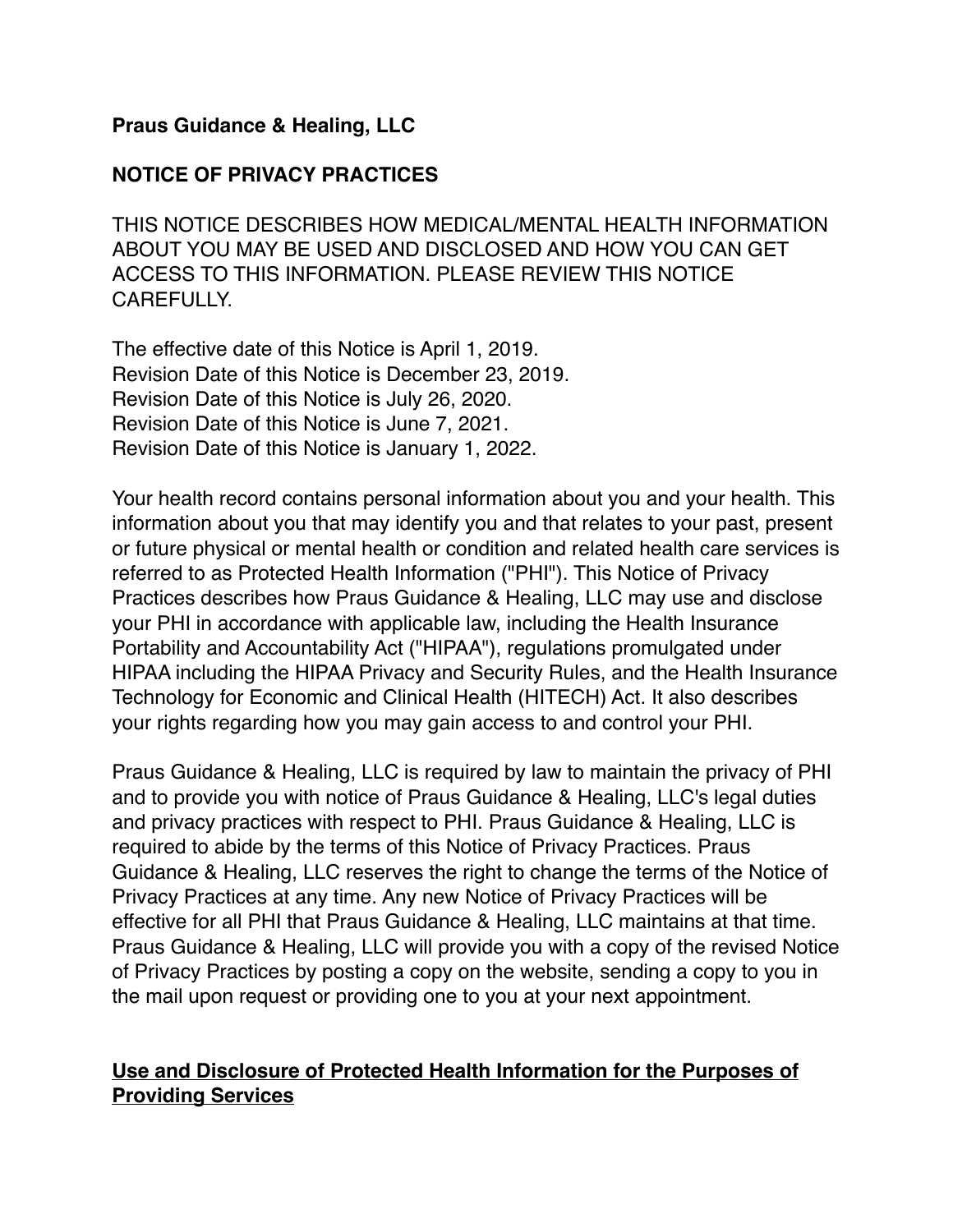Providing treatment services, collecting payment and conducting healthcare operations are necessary activities for quality care. State and federal laws allow us to use and disclose your health information for these purposes.

# **How Praus Guidance & Healing, LLC May Use and Disclose Health Information About You:**

### **For Treatment**

Your PHI may be used and disclosed by those who are involved in your care for the purpose of providing, coordinating, or managing your health care treatment and related services. This includes consultation with clinical supervisors or other treatment team members. Praus Guidance & Healing, LLC may disclose PHI to any other consultant only with your authorization.

## **For Payment**

Praus Guidance & Healing, LLC may use and disclose PHI so that payment can be received for the treatment services provided to you. This will only be done with your authorization. Examples of payment-related activities are: making a determination of eligibility or coverage for insurance benefits, processing claims with your insurance company, reviewing services provided to you to determine medical necessity, or undertaking utilization review activities. If it becomes necessary to use collection processes due to lack of payment for services, Praus Guidance & Healing, LLC will only disclose the minimum amount of PHI necessary for purposes of collection.

## **For Health Care Operations**

Praus Guidance & Healing, LLC may use or disclose, as needed, your PHI in order to support the business activities including, but not limited to, quality assessment activities, employee review activities, licensing, and conducting or arranging for other business activities (e.g., billing or typing services) provided Praus Guidance & Healing, LLC has a written contract with the business that requires it to safeguard the privacy of your PHI. For training or teaching purposes PHI will be disclosed only with your authorization.

## **For Appointment Reminders**

Praus Guidance & Healing, LLC may use and disclose medical information to contact and remind you about appointments. Reminders may be sent in the mail, by email, or by phone call or voicemail message. If you do not wish to get reminders, please let us know. If you are not home, we may leave this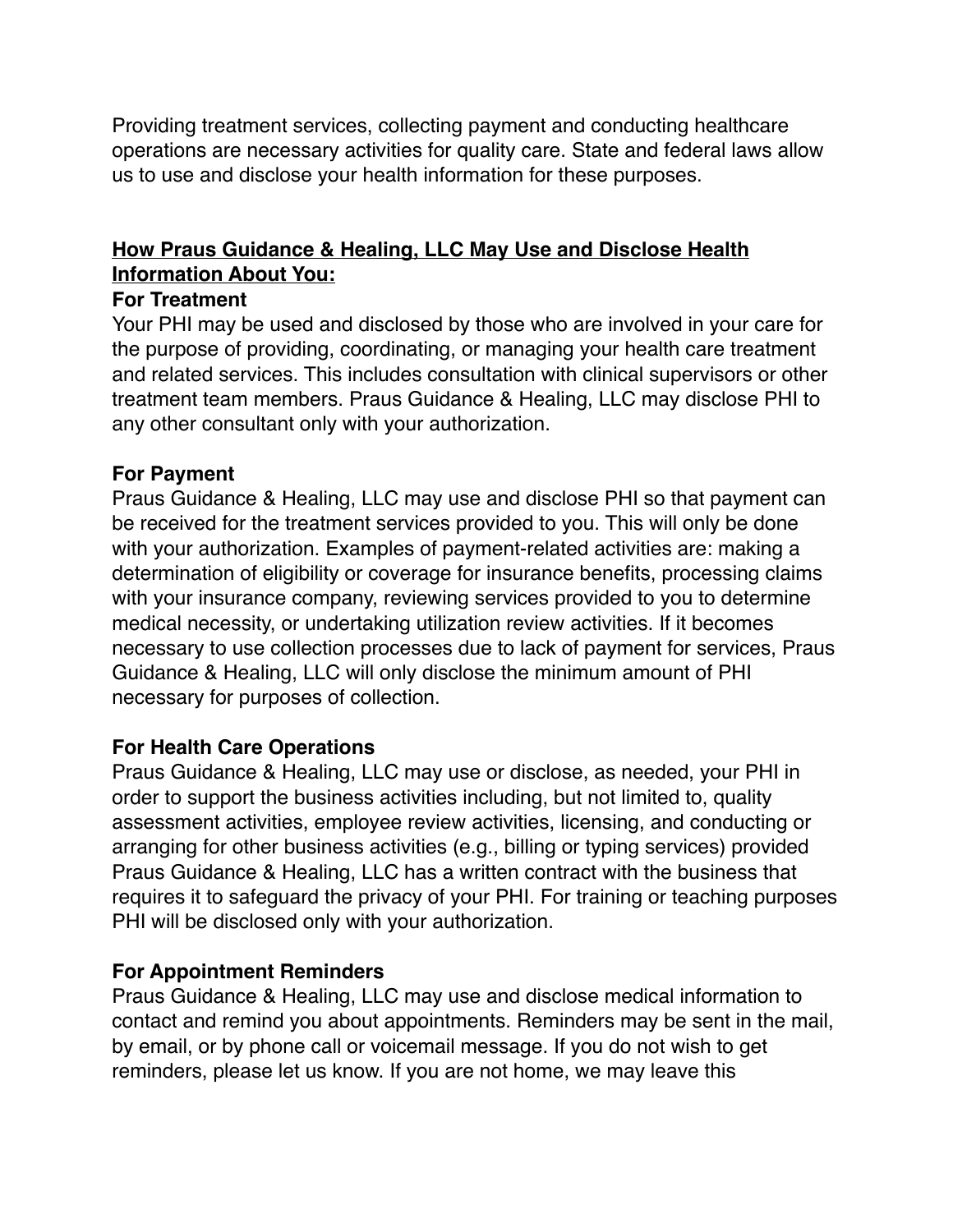information on your answering machine or in a message left with the person answering the phone.

# **For Sign In**

Praus Guidance & Healing, LLC may use and disclose medical information about you by having you sign in when you arrive at our office. We may also call out your name when we are ready to see you.

# **Required by Law**

Under the law, Praus Guidance & Healing, LLC must disclose your PHI to you upon your request. In addition, Praus Guidance & Healing, LLC must make disclosures to the Secretary of the Department of Health and Human Services for the purpose of investigating or determining our compliance with the requirements of the Privacy Rule.

# **Uses and Disclosures Without Authorization**

It is the policy and practice of Praus Guidance & Healing, LLC to maintain the confidentiality of your Protected Health Information to the fullest extend allowed by applicable law. In some situations, however, the Protected Health Information we maintain for you may be used or disclosed by us without your authorization. Those situations include when the use or disclosure:

A. Generally, is required by federal, state or other applicable law even though you have not given your authorization;

- B. Is for certain public health purposes;
- C. Pertains to victims of abuse, neglect or domestic violence;
- D. Is related to civil, criminal, administrative or other health oversight activities;
- E. Occurs during the course of judicial or administrative proceedings;
- F. Is used for law enforcement purposes;
- G. Is for identification or location purposes;
- H. Is about deceased persons;
- I. Is for cadaveric organ, eye or tissue donation purposes;
- J. Is for research purposes;
- K. Is to avert a serious threat to health or safety;

L. Is for specialized government functions such as military operations, national security, corrections, medical suitability determinations or veterans' functions;

M. Is for worker's compensation proceedings.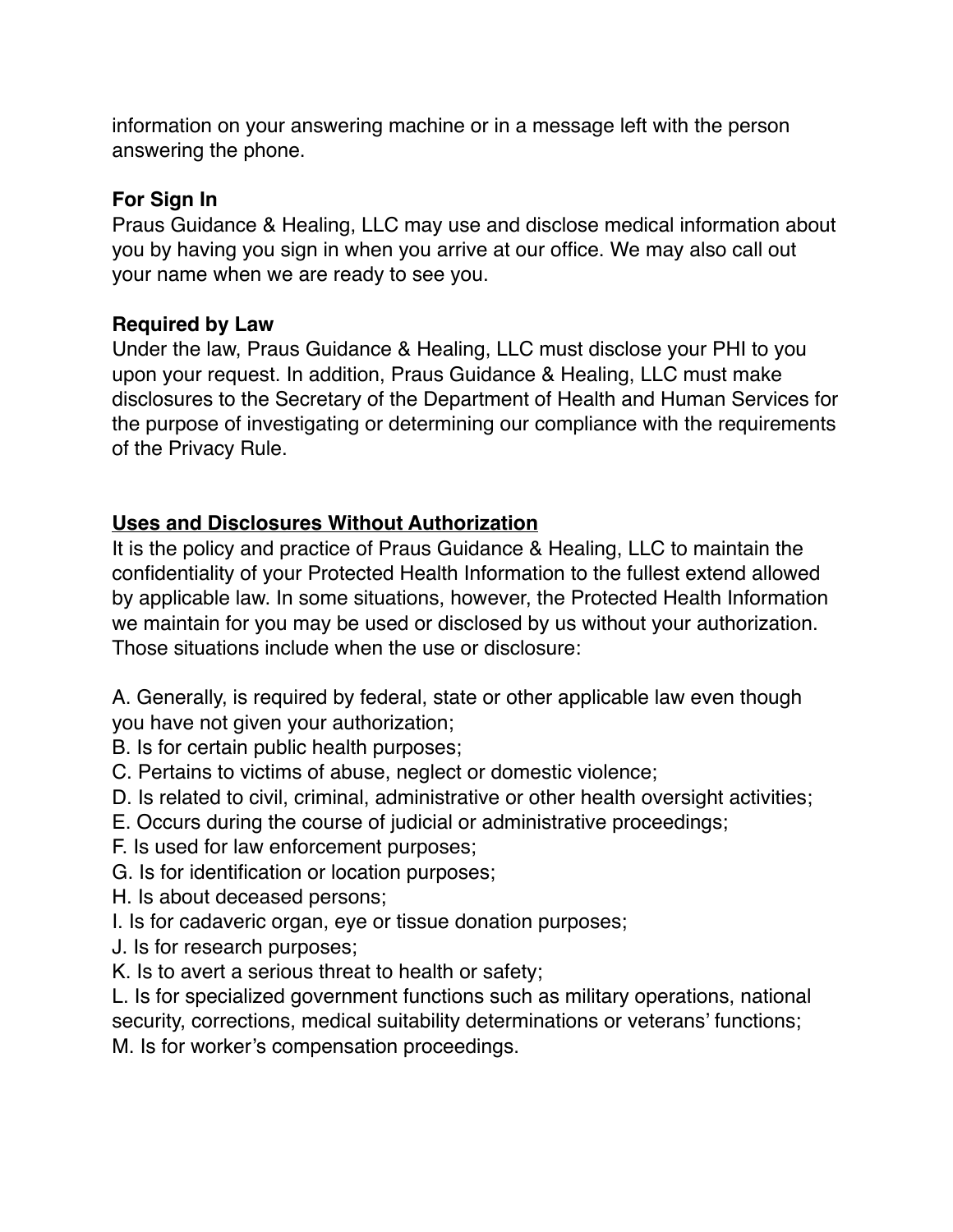# **Uses and Disclosures With Authorization**

Uses and disclosures not specifically permitted or required by applicable law will be made only with your written authorization, which may be revoked at any time, except to the extent that Praus Guidance & Healing, LLC has already made a use or disclosure based upon your authorization. The following uses and disclosures will be made only with your written authorization: (i) most uses and disclosures of psychotherapy notes which are separated from the rest of your medical record; (ii) most uses and disclosures of PHI for marketing purposes, including subsidized treatment communications; (iii) disclosures that constitute a sale of PHI; and (iv) other uses and disclosures not described in this Notice of Privacy Practices.

# **Your Rights Regarding Your PHI:**

You have the following rights regarding PHI that Praus Guidance & Healing, LLC maintains about you. To exercise any of these rights, please submit your request in writing to Praus Guidance & Healing, LLC, 5123 W 9th St #1253, Minneapolis, MN 55437.

- **• Right of Access to Inspect and Copy.** You have the right, which may be restricted only in exceptional circumstances, to inspect and copy PHI that is maintained in a "designated record set." A designated record set contains mental health/medical and billing records and any other records that are used to make decisions about your care. Your right to inspect and copy PHI will be restricted only in those situations where there is compelling evidence that access would cause serious harm to you or if the information is contained in separately maintained psychotherapy notes. Praus Guidance & Healing, LLC may charge a reasonable, cost-based fee for copies. If your records are maintained electronically, you may also request an electronic copy of your PHI. You may also request that a copy of your PHI be provided to another person.
- **• Right to Amend.** If you feel that the PHI Praus Guidance & Healing, LLC has about you is incorrect or incomplete, you may ask Praus Guidance & Healing, LLC to amend the information although Praus Guidance & Healing, LLC is not required to agree to the amendment. If Praus Guidance & Healing, LLC denies your request for amendment, you have the right to file a statement of disagreement with Praus Guidance & Healing, LLC. Praus Guidance & Healing, LLC may prepare a rebuttal to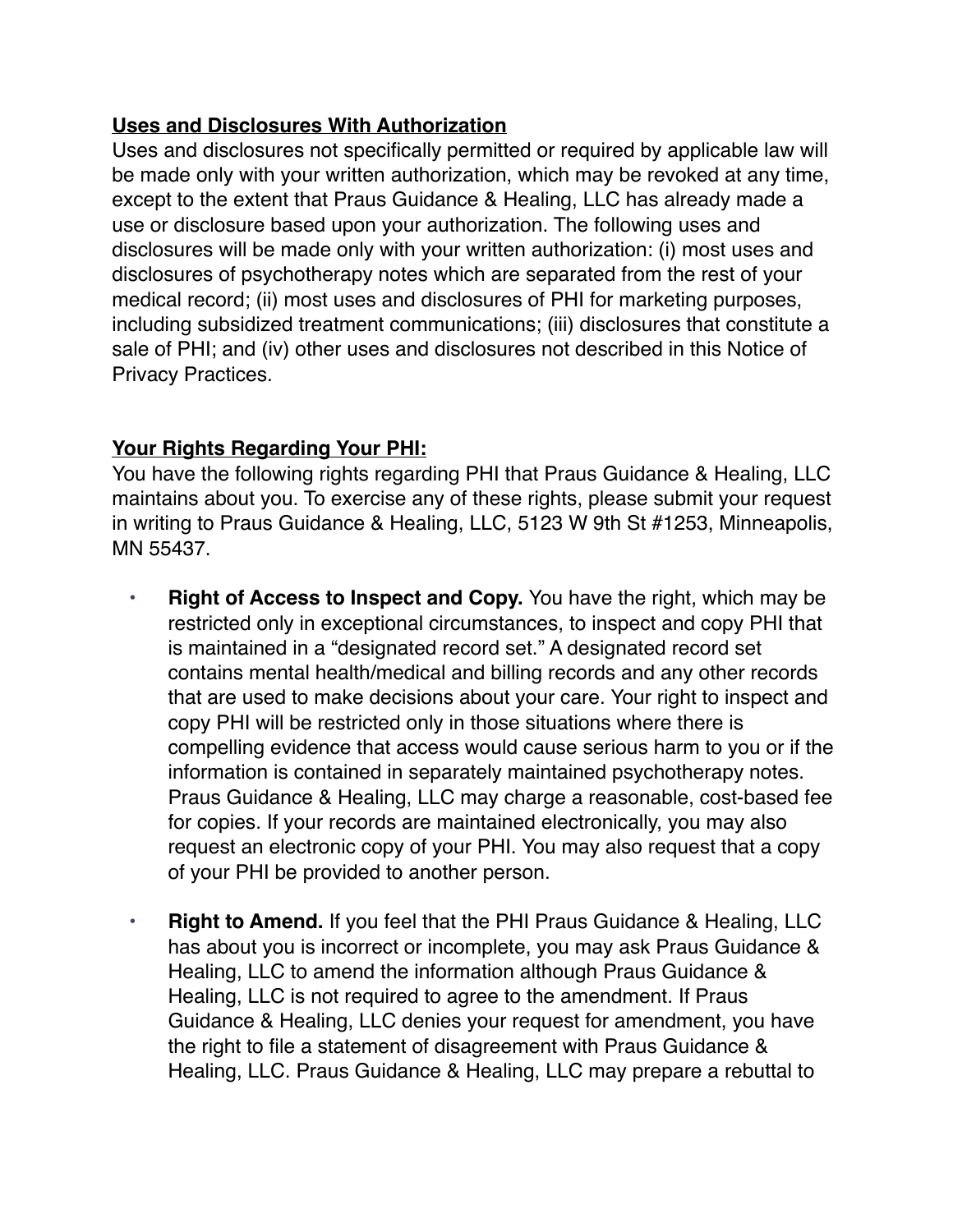your statement and will provide you with a copy. Please contact Praus Guidance & Healing, LLC if you have any questions.

- **• Right to an Accounting of Disclosures.** You have the right to request an accounting of certain of the disclosures that Praus Guidance & Healing, LLC makes of your PHI. Praus Guidance & Healing, LLC may charge you a reasonable fee if you request more than one accounting in any 12 month period.
- **• Right to Request Restrictions.** You have the right to request a restriction or limitation on the use or disclosure of your PHI for treatment, payment, or health care operations. Praus Guidance & Healing, LLC is not required to agree to your request unless the request is to restrict disclosure of PHI to a health plan for purposes of carrying out payment or health care operations, and the PHI pertains to a health care item or service that your paid for out of pocket. In that case, Praus Guidance & Healing, LLC is required to honor your request for a restriction.
- **• Right to Request Confidential Communication.** You have the right to request that Praus Guidance & Healing, LLC communicate with you about health matters in a certain way or at a certain location. Praus Guidance & Healing, LLC will accommodate reasonable requests. Praus Guidance & Healing, LLC may require information regarding how payment will be handled or specification of an alternative address or other method of contact as a condition for accommodating your request. Praus Guidance & Healing, LLC will not ask you for an explanation of why you are making the request.
- **• Breach Notification.** If there is a breach of unsecured PHI concerning you, Praus Guidance & Healing, LLC may be required to notify you of this breach, including what happened and what you can do to protect yourself.
- **• Right to a Copy of this Notice.** You have a right to a copy of this notice.

## **NOTICE REGARDING USE OF TECHNOLOGY**

Praus Guidance & Healing, LLC may use electronic software, services, and equipment, including without limitation email, video conferencing technology, cloud storage and servers, internet communication, cellular network, voicemail, facsimile, electronic health record, and related technology ("Technology") to